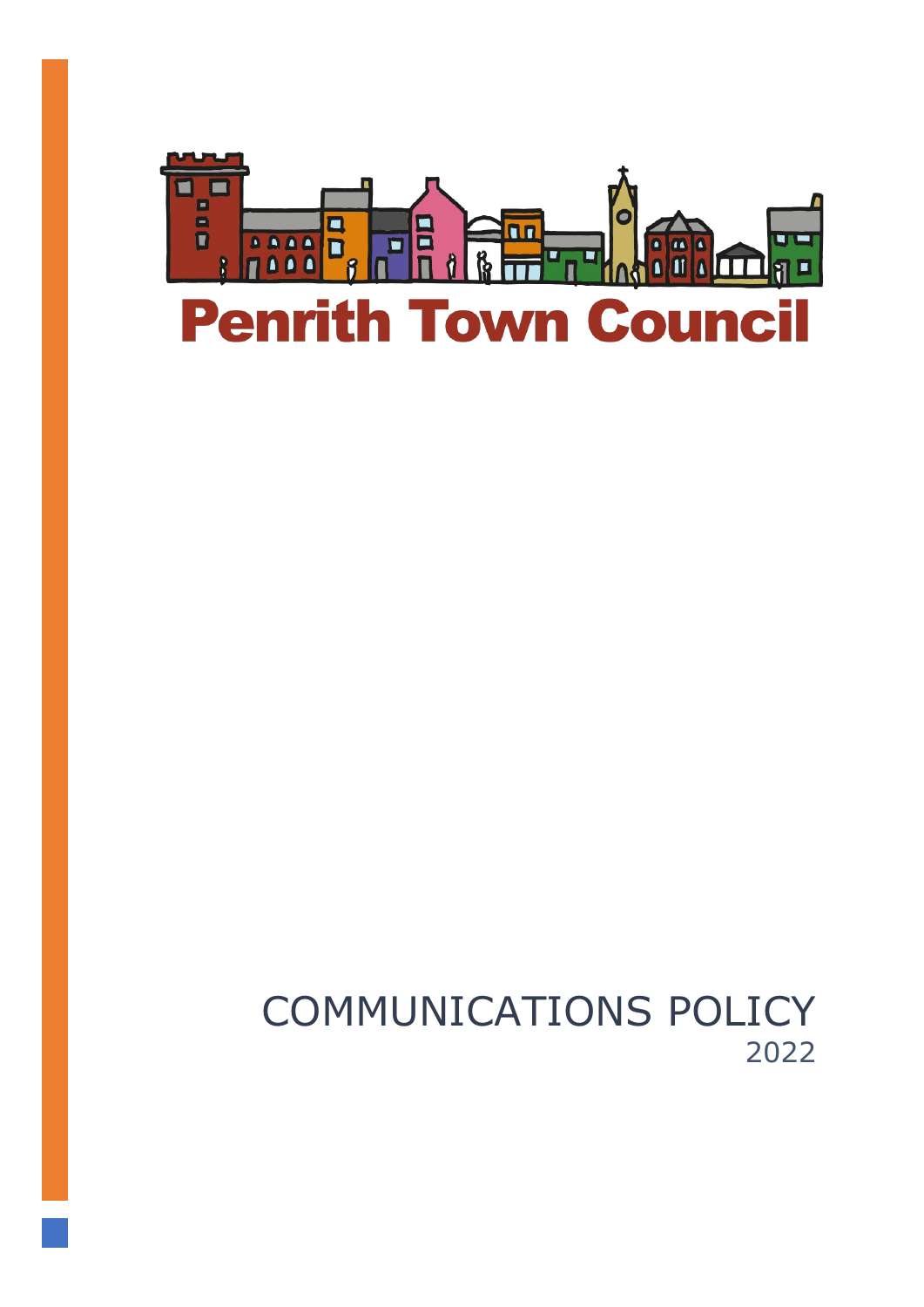### **Introduction**

This policy aims to establish a protocol for effective communication of the Town Council's activities and pertinent information to the media and members of the public. This policy is supported by:

- The Communication Protocol
- Community Engagement Strategy
- Consultation Policy
- Petitions Policy
- Publication Scheme.

The Town Council is accountable to members of the public and has a duty to convey its decisions and actions through various media. All communication will be conveyed in an open and straightforward manner.

The Town Clerk is the Proper Officer of the Town Council and is responsible for all formal communication between the Council, the press and members of the public.

### **Community Engagement**

The Council will facilitate community engagement with the electorate by:

- Publishing its meeting dates, times and venues
- Providing an allocated period of time for Public Participation in meetings
- Holding regular councillor surgeries
- Consulting with the electorate to gauge public opinion
- Maintaining an up to date website
- Providing articles in the local press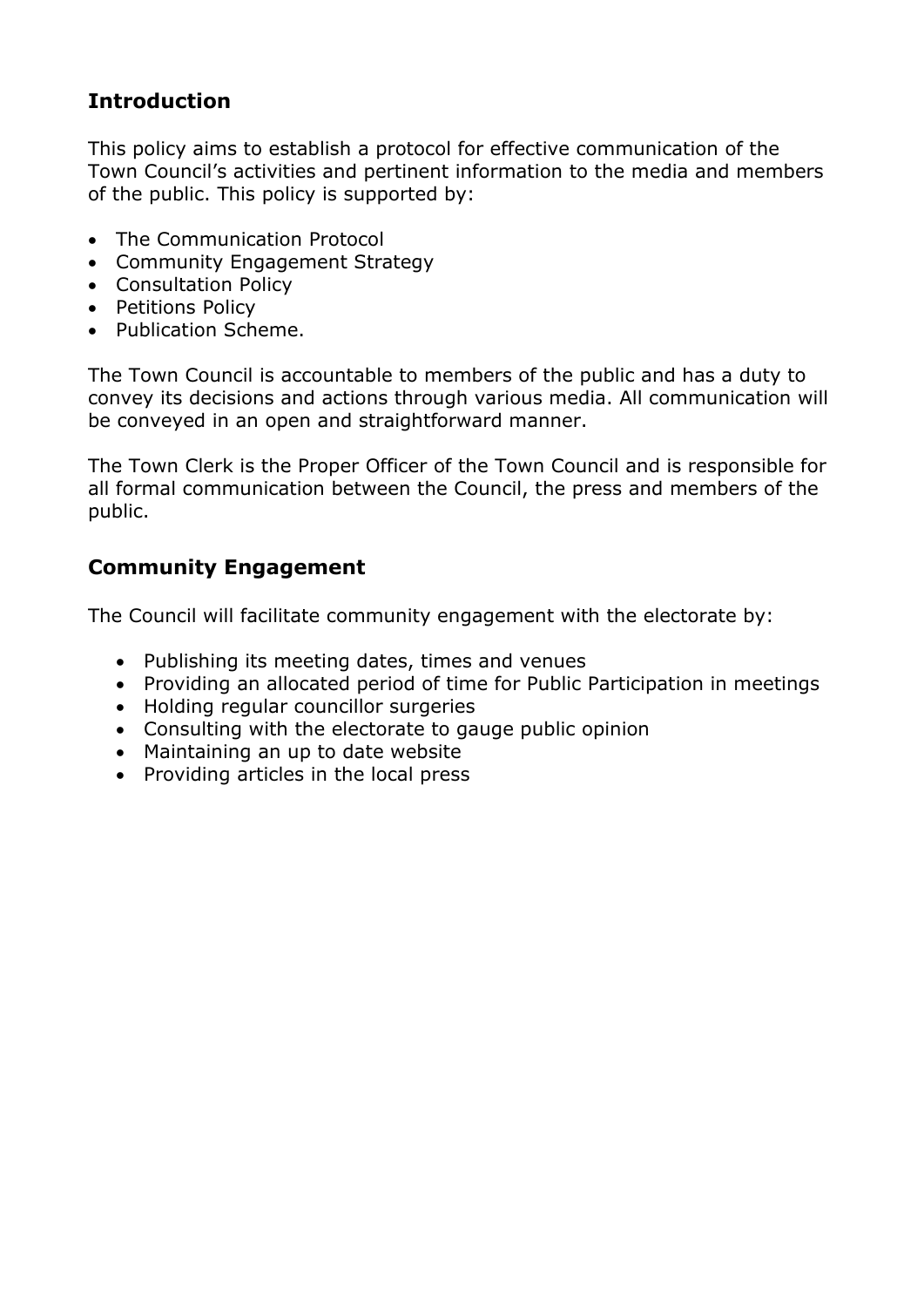### **Methods of Communication**

The Council will use the following media to communicate its activities:

### **ACTIVITY METHOD OF COMMUNICATION**

| <b>Newsletter</b>              | Website                                    |
|--------------------------------|--------------------------------------------|
| Approved minutes               | Website/library                            |
| Agenda                         | Website/library/Noticeboard/Council Office |
| Council policies/procedures    | Website                                    |
| Annual Report                  | Website                                    |
| Press release                  | Press/radio/website                        |
| Annual external audit          | Website                                    |
| <b>Adopted Annual Accounts</b> | Website                                    |
| Councillor vacancies           | Website/press                              |
| Financial information          | Website                                    |

Other information will be provided in accordance with the Council's adopted Publication Scheme.

## **Policy**

- a. Using themes approved by the Town Council, the Chair will be responsible for presenting the Town Council's Annual Report at the Annual Town Meeting.
- b. Once a formal written draft has been approved by full Council, the Annual Report will be published.
- c. The Town Clerk and officers are responsible for the preparation of notices of Council meetings, agenda and minutes.
- d. The Town Clerk is responsible for the development and maintenance of the Council's website so that it remains current.
- e. All correspondence addressed to the Town Council will be actioned by the Town Clerk or relevant officer.
- f. Information that needs to be considered by the Town Council or one of its committees will be placed on the first agenda after its receipt.
- g. Agenda for Council meetings will be accompanied with sufficient written reports and information to enable Members to make an informed decision.
- h. Agenda will be issued as hard copies and will be delivered electronically so that they are received by Members at least 3 clear days before all meetings of the Council.
- i. Agenda and minutes for all meetings of the Council will be published on the Council's website.
- j. Agenda and minutes for full Council will be made available at Penrith library.
- k. Other relevant information will be emailed to Members in between meetings.
- l. Council information will be made available to members of the public in accordance with the Council's 'Publication Scheme'.